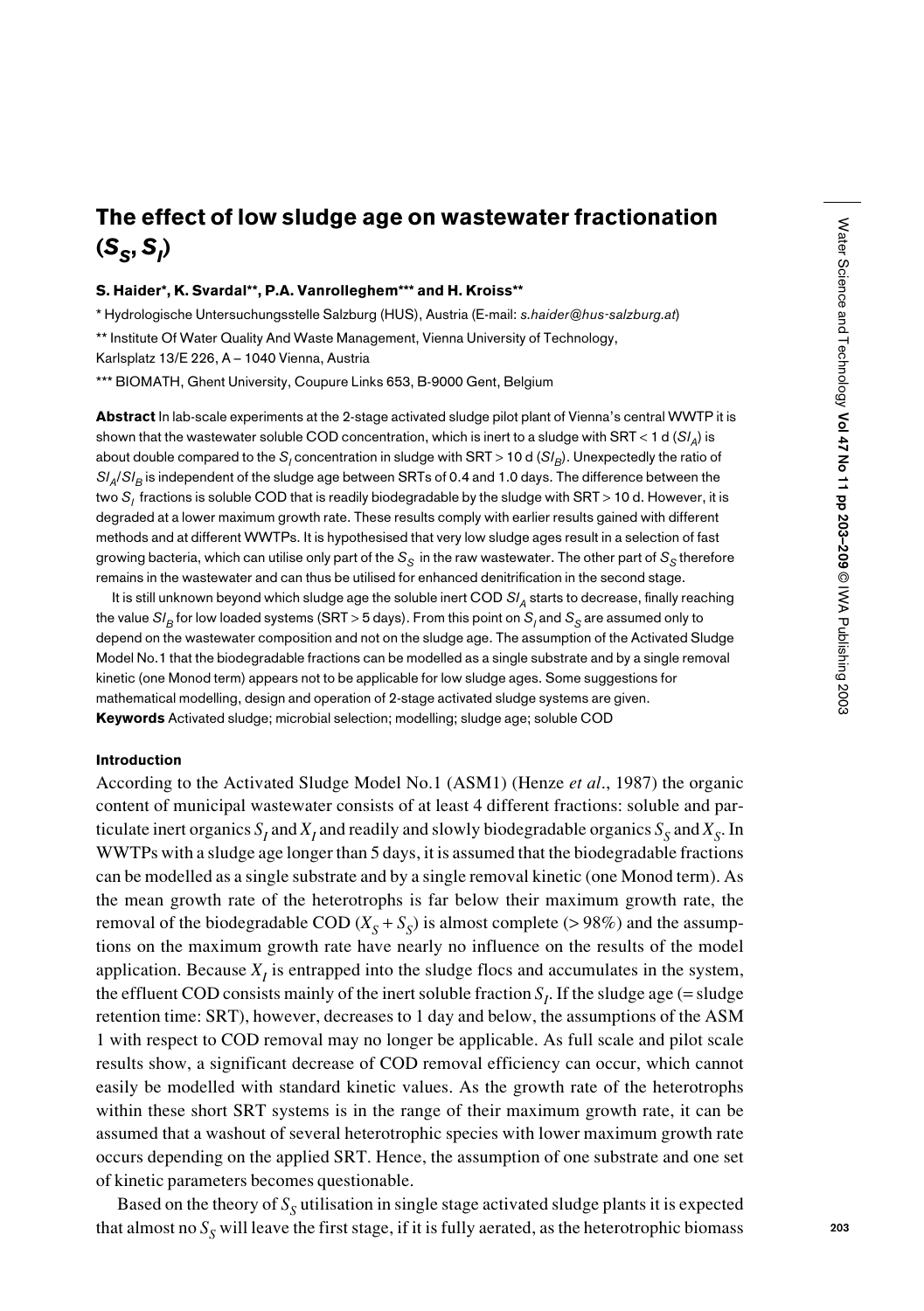should be able to metabolise the  $S<sub>s</sub>$  completely. However, in lab-scale experiments with sludge from a 2-stage activated sludge system (AB process, Böhnke, 1977) it was shown that the inert soluble COD fraction  $(S<sub>I</sub>)$  of the wastewater was always significantly higher if the wastewater was added to sludge with a SRT of ca. 0.5 days in comparison to a sludge with a SRT of ca. 20 d (Haider *et al*., 2000). It was hypothesised that very low sludge ages result in selecting fast growing bacteria, which can utilise only part of the readily biodegradable COD  $(S<sub>c</sub>)$  in the raw wastewater. The remaining part of  $S<sub>c</sub>$  can therefore be utilised for enhanced denitrification in the second stage.

Because of its importance for understanding the nitrogen-removal capacities of 2-stage activated sludge systems, further experiments were performed at the pilot plant of Vienna's central WWTP. The hypothesis above should be investigated at various low sludge ages.

# Materials and methods

### Pilot plant and batch tests

The pilot plant (Figure 2) of Vienna's central WWTP was operated in 2-stage-mode with a sludge age in the 1st stage ("A-stage")  $<$  2 days and a sludge age in the 2nd stage ("B-stage") > 10 days. The influent flow was constant at 2 m<sup>3</sup>/h. The pilot plant was designed for 400 population equivalents, with a 1st stage bioreactor volume of 4  $m<sup>3</sup>$  and 2nd stage volume of 14.5 m<sup>3</sup>. The plant was equipped with a primary, an intermediate and a secondary settling tank (PST, IST and SST). All relevant flow and concentration parameters, including turbidity and UV-absorption in the effluent of the 1st stage, were measured on-line. Additional information was derived from laboratory data. From on-line and laboratory data the actual  $SRT_{stage 1}$  could be determined quite accurately, also considering the (significant) amount of biomass washed out with the effluent of the 1st stage.

At sludge ages in the 1st stage between 0.4 and 1.0 day the following experiments were carried out (Figure 2). From the last cascade of the bioreactor in the 1st stage a 2 litre sludge sample was taken and aerated separately while constantly mixing with a magnetic stirrer. During ca. 4 hours the 0.45-membrane-filtrated COD (COD<sub>u</sub>) concentration of the sludge was measured by sampling (every 10 to 20 minutes) and immediate analysis. In between, after ca. 2 hours of aeration, when it could be assumed that no further degradation of  $S<sub>S</sub>$  took place, the sludge was allowed to settle (for a few minutes) and 800 ml of the supernatant (V<sub>ULA</sub>) were added to 300 ml pre-aerated sludge from the 2nd stage (V<sub>B</sub>; in 2 experiments the ratio  $V_B/V_{\tilde{U}_A}$  was different). The mixture was aerated and the COD<sub>u</sub> concentration was again measured during ca. 3 hours in the same way. In addition to the  $\text{COD}_u$  concentrations, the actual ( $\text{OUR}_0$ ) and maximum oxygen uptake rates ( $\text{OUR}_m$ ) for carbon degradation (with 5–10 mg/l ATU in the mixture to inhibit nitrification) were determined in a small respirometer. For determination of  $\text{OUR}_m$  an artificial readily biodegradable substrate (including pepton, meat extract, glucose and acetate) was added in excess to the mixture.



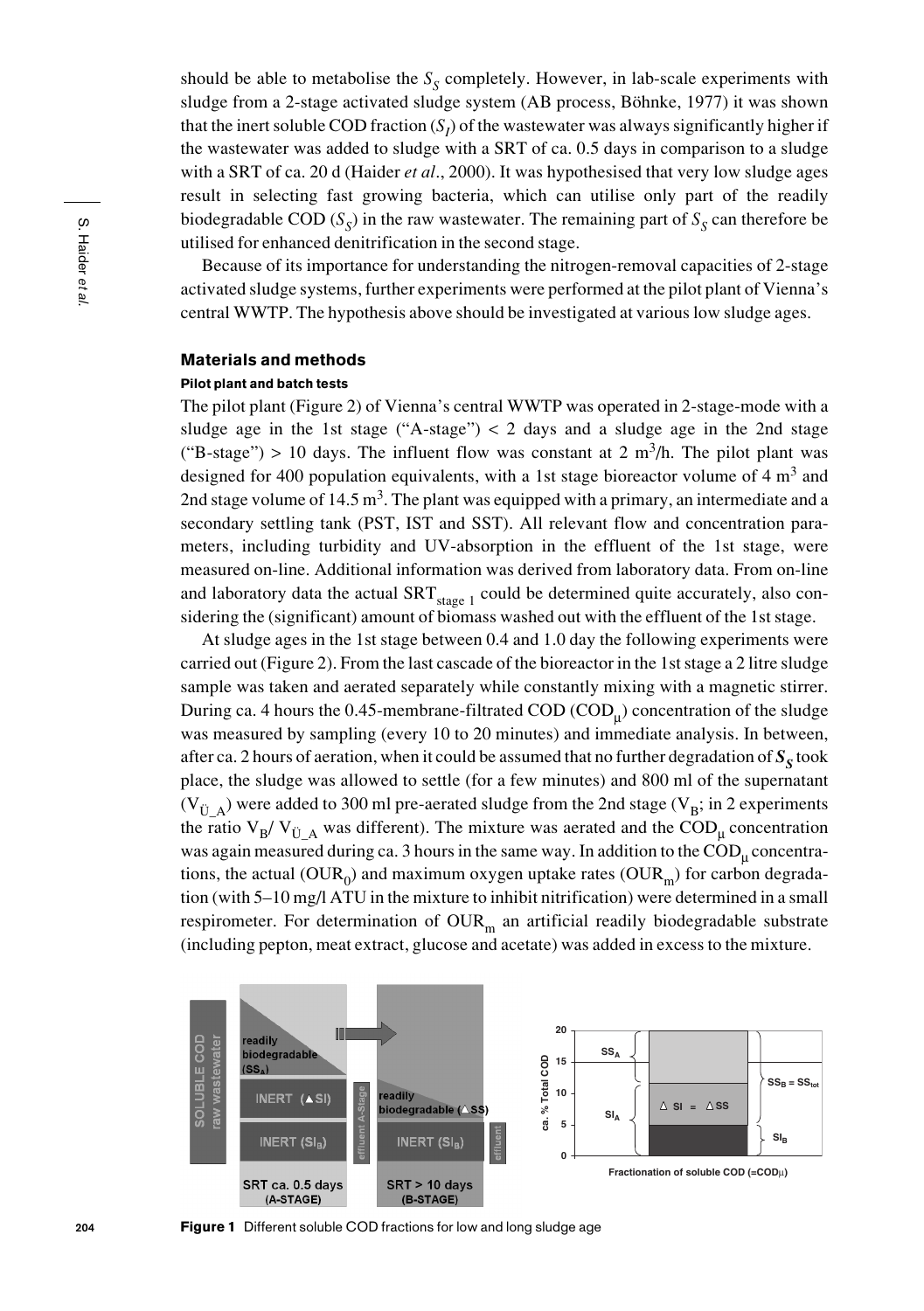![](_page_2_Figure_1.jpeg)

Figure 2 Experimental design: 2-stage pilot plant, batch-tests, COD- and OUR-measurements *Legend:* (1) total soluble COD effluent A-stage (measured); (2) inert soluble COD effluent B-stage (no S<sub>S</sub> left) (measured); (3) inert soluble COD A-sludge (measured and calculated from Eq. (1)); (4) inert soluble COD B-sludge (measured & calculated from equation 1); (5) actual and maximum  $O<sub>2</sub>$ -uptake rate A-sludge (measured); (6) actual and maximum  $O<sub>2</sub>$ -uptake rate A-sludge (measured).

Parallel to the batch tests  $\text{COD}_{\text{u}}$ -concentrations were measured directly by random sampling the effluent of the intermediate and secondary clarifier.

# Determination of  $SI_A$  and  $SI_B$

Assuming that  $\text{COD}_u$  in the supernatant of the A-sludge is NOT further degraded by the Bsludge, i.e.  $SI_A$  is equal to  $SI_B$ , the following equation holds:

$$
COD_{\mu}^{B+\ddot{U}_{-A}} = \frac{(V_B \times COD_{\mu}^{B}) + (V_{\ddot{U}_{-A}} \times COD_{\mu}^{A})}{(V_B + V_{\ddot{U}_{-A}})}
$$
(1)

(1)  $\text{COD}_{\mu}^{B+U_A}$  ....... $\text{COD}_{\mu}$  in B-sludge after adding supernatant from A-sludge and reaching a lower plateau (mean of the last 2  $\mathrm{COD}_\mu$  data)

- (2)  $\text{COD}_{\mu}^{\text{B}}$  ..............COD<sub> $\mu$ </sub> in B-sludge after adding ATU, before adding supernatant A
- (3)  $\text{COD}_{\mu}^{\text{A}}$  .............COD<sub> $\mu$ </sub> in A-sludge (in case of further degradation after sampling and starting aeration the mean value after reaching a lower plateau was taken)
- (4) VB. .....................Volume of B-sludge before adding supernatant A
- (5) VÜ\_A ..................Volume of supernatant A

If, however, the hypothesis, that  $SI_A$  is bigger than  $SI_B$ , holds, it follows that  $\text{COD}_{\mu}^{\quad A}$  is further degraded by B-sludge and that the  $\text{COD}_{\mu}^{\text{B+U-A}}$ -concentration at the end of the batch-test is therefore smaller than calculated by equation 1. On the other hand, by solving equation 1 for  $\text{COD}_{\mu}^{\text{A}}$  knowing the variables (1), (2), (4) and (5) the part of  $\text{COD}_{\mu}^{\text{A}}$  which is inert for B-sludge  $(SI_B)$  can be calculated. The difference between the measured and calculated concentration of  $\mathrm{COD}_{\mu}^{A}$  is further degraded by B-sludge.

calculated  $\overline{COD_{\mu}}^{A}$ <br>measured  $\overline{COD_{\mu}}^{A}$ A A µ µ  $=\frac{SI}{SI}$ *B A*

# Results

Eight experiments were performed at a 1st stage sludge age between 0.4 and 1.0 day. The sludge age calculated from the amount of waste sludge was corrected for the mass of sludge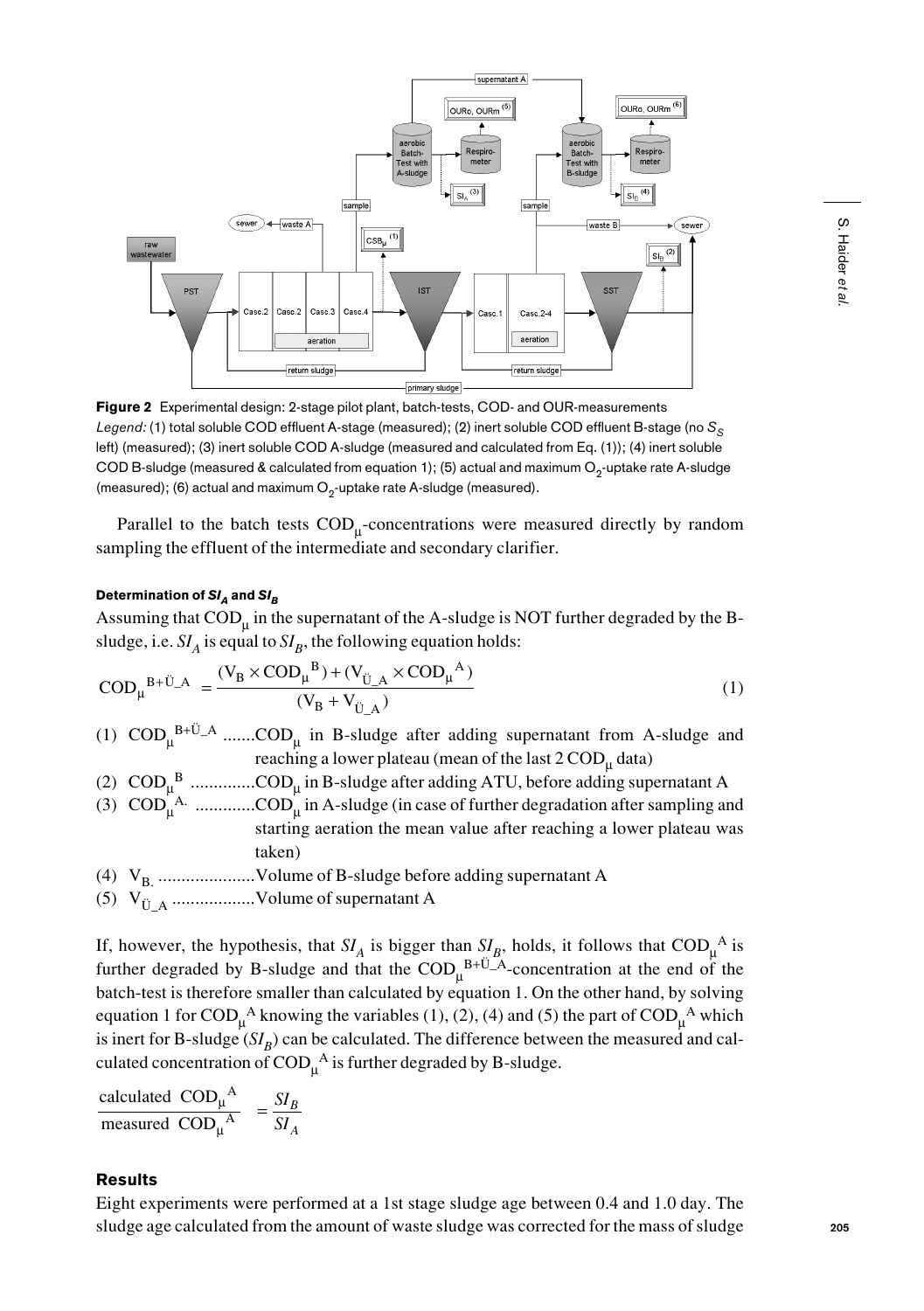washed out with the effluent of the 1st stage, leading to significantly lower values of SRT (till minus 50%) as shown in Figure 3.

In all experiments at  $SRT_{stage 1}$  between 0.4 and 1.0 day the  $\text{COD}_\mu$  concentration in the sludge from the 1st stage remained constant, while the  $\text{COD}_\mu$  concentration in the mixture was further degraded in a short period of time, indicating the presence of  $S<sub>s</sub>$ . Figure 4 shows the results of one of these experiments.

For the experiment on 03.10.2000 two different inert soluble COD-fractions, for activated sludge from stage 1 ( $SI_A$ ) and for sludge from stage 2 ( $SI_B$ ), could be determined:

> $SI_A$  (= measured  $\text{COD}_{\mu}^{\text{A-sludge}}$ ) = 67 mg/l  $SI_B$  (= calculated  $\text{COD}_{\mu}^{\text{A-sludge}}$ ) = 28 mg/l

Figure 5 shows the  $SI_{B}$ - and  $SI_{A}$ - concentrations determined in Ghent and Vienna (in Ghent the COD in flocculated filtered samples was used for the determination of  $SI<sub>B</sub>$  and  $SI_A$ ). In both cases  $SI_B$  is only about half of  $SI_A$ . The similarity in results supports the above mentioned hypothesis.

The results from the batch tests in Vienna were confirmed by the directly measured CODµ-concentrations in the effluent of the intermediate and secondary clarifier. Considering the diurnal variations in concentration and the hydraulic retention times, the mean ratio of  $\text{COD}_\text{u}$  of effluent B to  $\text{COD}_\text{u}$  of effluent A was 0.50. The measured data also

![](_page_3_Figure_6.jpeg)

Figure 3 Variation of sludge age in the 1st stage: SRT calculated from waste sludge and SRT corrected for the mass of sludge washed out with the effluent

![](_page_3_Figure_8.jpeg)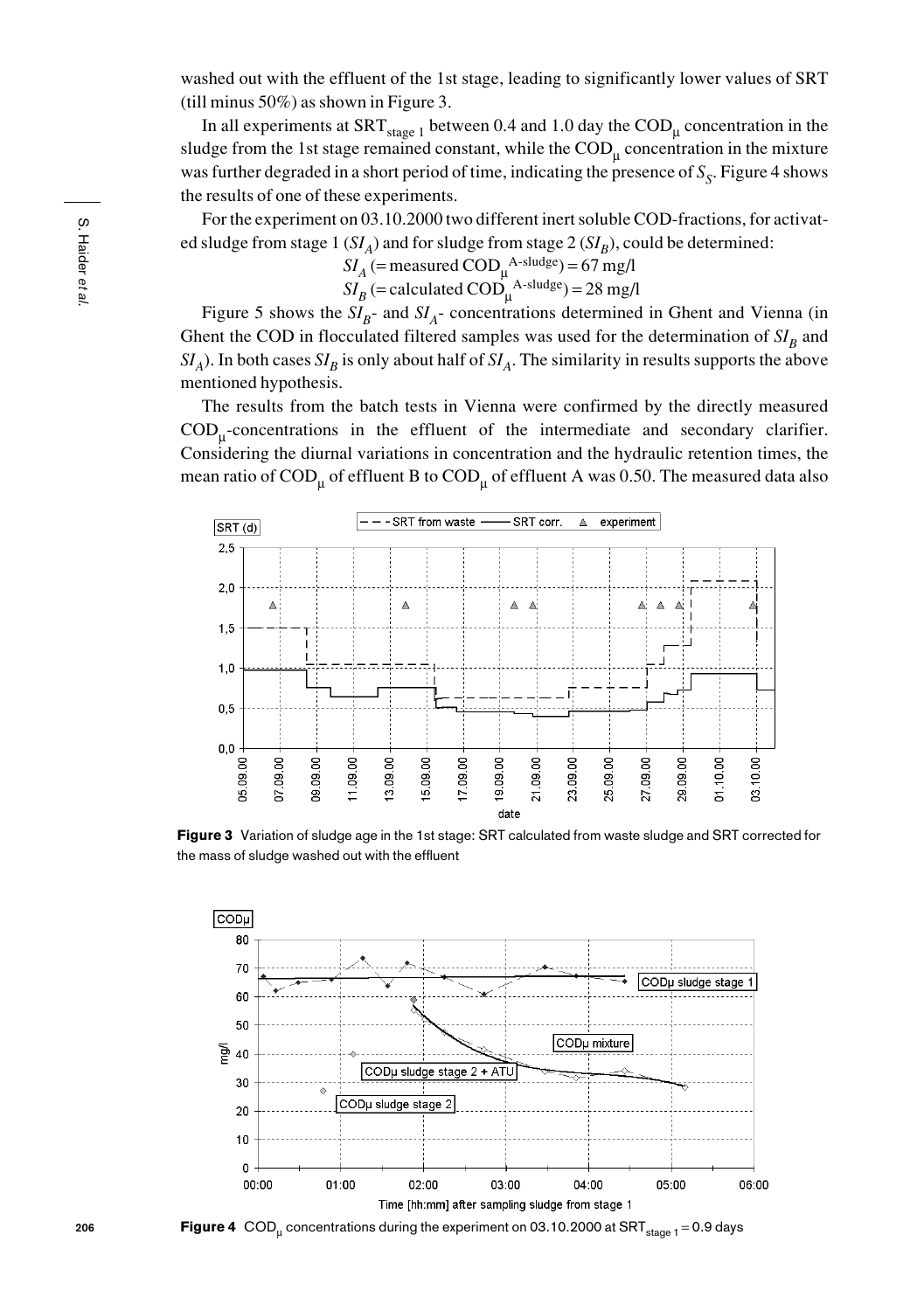![](_page_4_Figure_0.jpeg)

Figure 5 Inert soluble COD concentrations in sludge from stage 1 and stage 2 of the pilot plants in Eschweiler (Ghent, 1997) and Vienna (2000)

![](_page_4_Figure_2.jpeg)

Figure 6 OUR<sub>0</sub> (at the beginning of a batch-test) and OUR<sub>m</sub> (maximum) with A-sludge (left) and with the mixture of B-sludge with the supernatant of A-sludge (right) (experiments Vienna 2000)

showed that the  $SS_A$ -concentrations in the effluent of the 1st stage were close to zero, if the sludge age was > 0.5 days. The mean  $SI_B/SI_A$  ratio could be calculated to be 0.55.

The OUR measurements for A-sludge were different from those for the mixture of B-sludge and supernatant A. While sludge age increased from 0.4 day to 1.0 day the ratio  $\text{OUR}_0/\text{OUR}_m$  decreased from 0.65 to 0.40 indicating the presence of a lot of readily biodegradable, partly stored, material at very low sludge age. The ratio  $\text{OUR}_0/\text{OUR}_m$  in the mixture B+Ü\_A was low at ca. 0.40 for all experiments, at first sight indicating little remaining readily biodegradable substrate (Figure 6). The absolute values of OUR for Asludge increased with higher sludge age as the TSS-conc. increased from 1.5 to 3.0 g/l. The absolute values of OUR in the mixture  $B+\ddot{U}_A$  also varied because  $TSS_B$  and the ratio of  $V_B/V_{\text{II-A}}$  were not constant. Hence, only the ratio OUR<sub>0</sub>/OUR<sub>m</sub> should be interpreted.

### **Discussion**

The results lead to 3 main conclusions:

• Low sludge age selects fast growing bacteria which can degrade only part of the total  $S<sub>S</sub>$ in the wastewater, the rest of  $S_S$  adds to the inert soluble COD, i.e.  $SI_A > SI_B$ , and is degraded like readily biodegradable COD in the 2nd stage.

The simplified approach of only one Monod function to describe the relationship between heterotrophic growth rate and substrate concentration works sufficiently well in a long sludge age plant, as the actual mean growth rate is even lower than the minimum of all maximum growth rates of the different organisms in the various substrates. Therefore most of the different substances can be degraded. At short sludge age, however, the actual growth rates are much higher ( $\mu_H$  = 1/SRT). Only substances, which support high growth rates can be degraded and only heterotrophic species, which are capable of those growth rates can survive in the system (Figure 7). Although these organisms may possess the capability of also degrading the rest of *S<sub>S</sub>* (Δ*S<sub>I</sub>*) after suffi-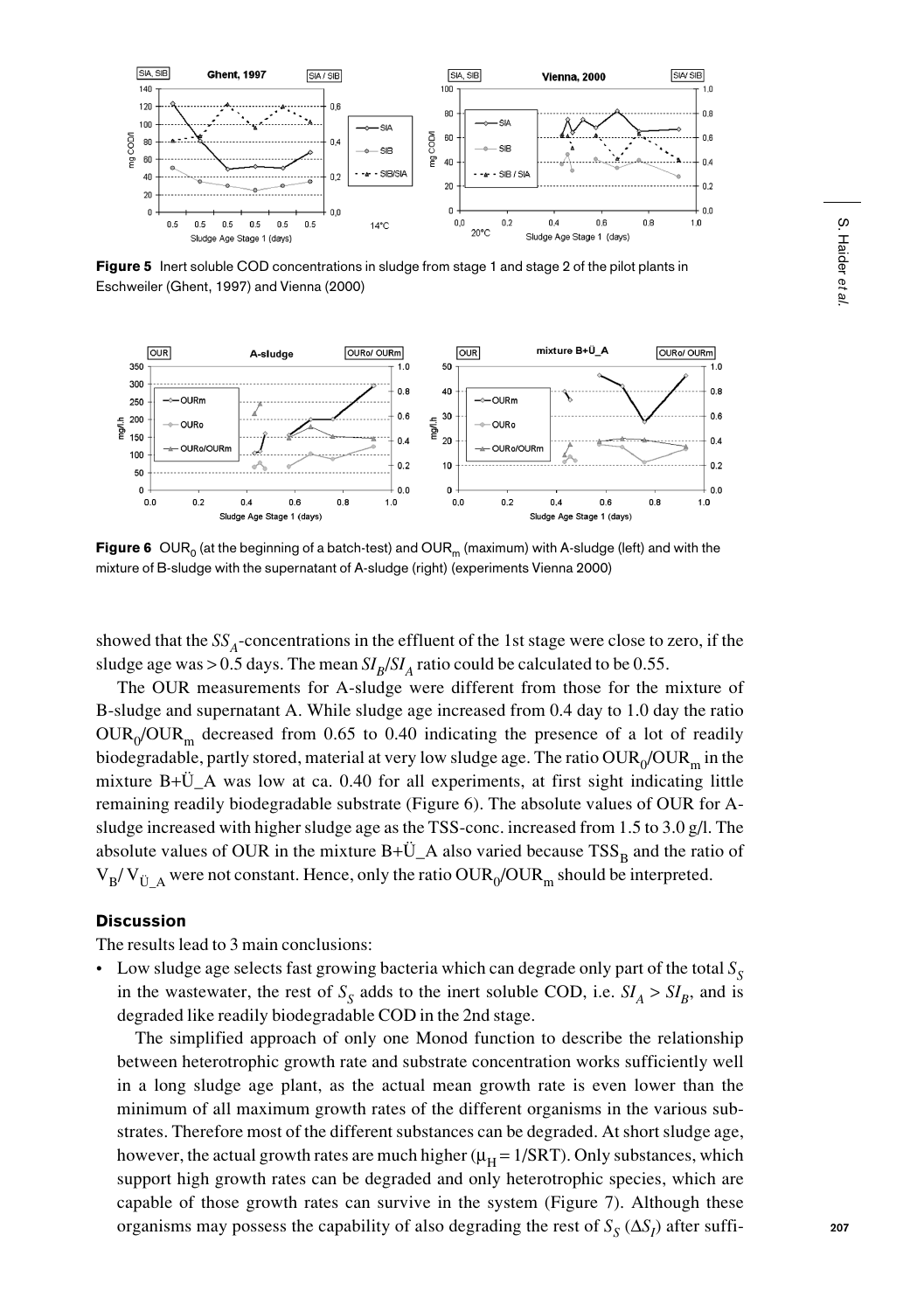![](_page_5_Figure_0.jpeg)

Figure 7 Functions between growth rate, sludge age and maximum degradation of S<sub>S</sub>

cient adaptation, they are not able to do so within several hours (duration of 1 batch test with sludge from the 1st stage).

• The difference between  $SI_A$  and  $SI_B$  ( $\Delta S_I$ ) is readily biodegradable substrate ( $SS_B$ ), which can be degraded within a short period of time by adapted organisms (1st removal is considered too fast to be explained by hydrolysis).

The readily biodegradable substrate  $S_{\rm S}$ , as defined in the ASM1, consists of various single substrates. About 50% of total  $S<sub>s</sub>$  can not be degraded by sludge younger than 1 day, but is rapidly degraded by sludge older than 5 days, i.e.  $S_S = SS_A + SS_B$ .

•  $\Delta S_I$  from the 1st stage is degraded at a lower  $\mu_{Hmax}$  in the 2nd stage than  $S_S$  in raw wastewater or in artificial readily biodegradable substrate. This conclusion can be drawn by interpreting the OUR data as explained below.

According to ASM1 the oxygen uptake rate can be calculated as

 $\text{OUR} = \mu_{\text{H} \text{max}} X_{\text{H}} S_{\text{S}} / (K_{\text{S}} + S_{\text{S}}) (1 - 1 / Y_{\text{H}})$ 

Assuming that the yield  $(Y_H)$ , the biomass conc.  $(X_H)$  and  $\mu_{Hmax}$  are constant during the batch test, the ratio OUR<sub>0</sub>/OUR<sub>m</sub> depends on the Monod Term  $S_S/(K_S + S_S)$  and therefore mainly on the substrate concentration. Only if  $S<sub>s</sub>$  is far bigger than the saturation value  $K_S$ , is the ratio OUR<sub>0</sub>/OUR<sub>m</sub> independent of the  $S_S$  concentration and equals 1. This is in contradiction to the measurements shown in Figure 7 (left side), where the initial  $S_S$  con-

![](_page_5_Figure_9.jpeg)

**Figure 8** Ratio OUR<sub>0</sub>/OUR<sub>m</sub> at initial  $\Delta S_I = SS_B$  conc. (left) and calculated MONOD functions fitting estimated  $\mu_H$ -values of Batch-Tests (right) with mixture B-sludge plus supernatant A-sludge